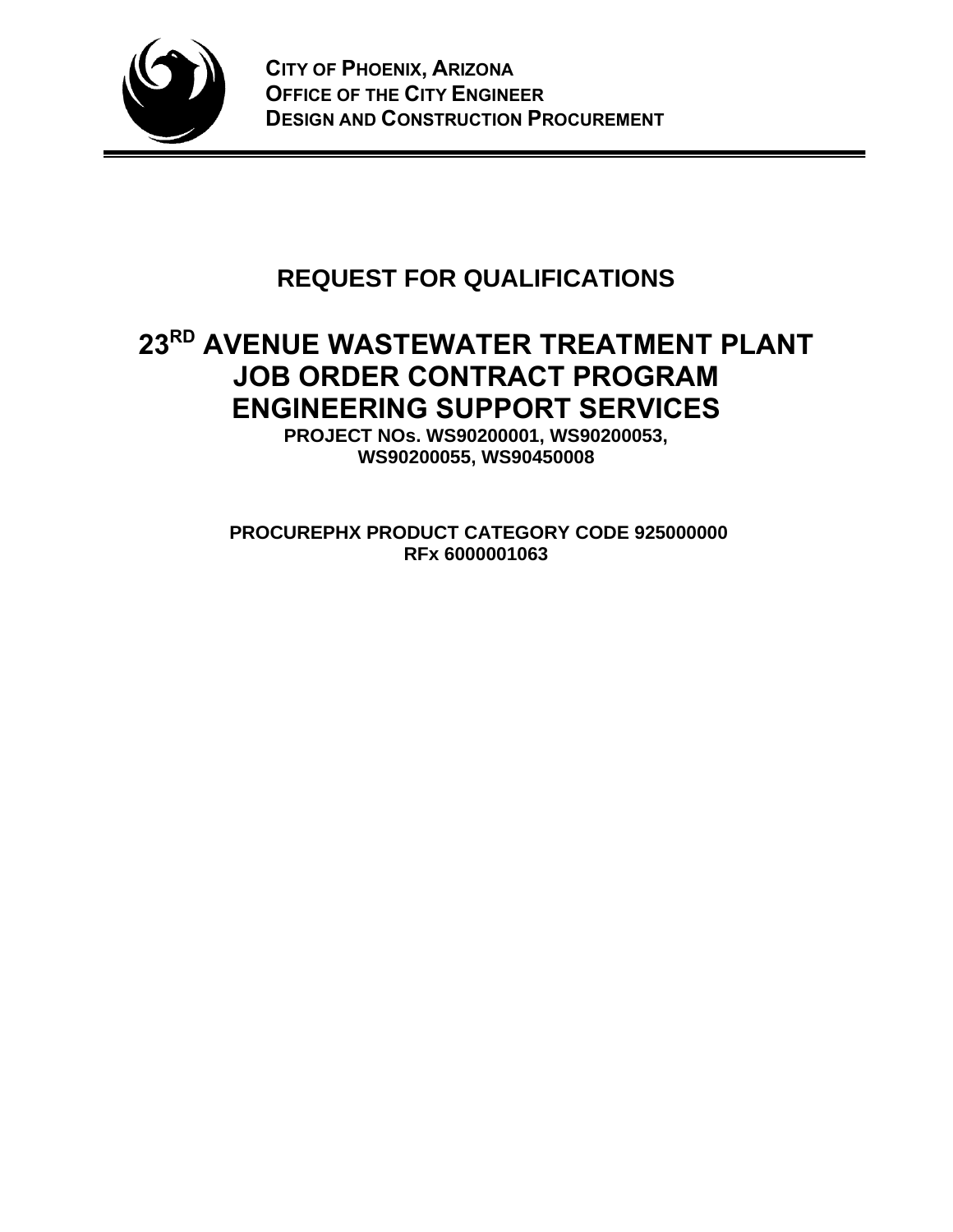## REQUEST FOR QUALIFICATIONS

The City of Phoenix is seeking a qualified consulting team with wastewater treatment plant experience to provide engineering support services for the Wastewater Facilities Job Order Contract Program at the 23<sup>rd</sup> Avenue Wastewater Treatment Plant (WWTP). Services may include design, and construction administration and inspection services. The estimated total construction value over the next five fiscal years is \$20 million.

## **SECTION I – PROJECT DESCRIPTION**

The Wastewater Facilities Job Order Contracting program is intended to provide general contracting services on an as needed basis for the 23<sup>rd</sup> Avenue WWTP. The selected firm will provide engineering support of the JOC program for each project that City staff identifies as needing support for implementation. The maximum allowable cost per Job Order is \$4,000,000. The following is a list of areas and/or processes where Job Order Contract (JOC) work may be utilized:

- Odor Scrubbing Facilities
- Chemical Treatment Systems including chlorine, ferric, caustic soda, polymer and sodium bisulfite
- Headworks
- Primary and Secondary Basins
- Aeration basins
- Solids Handling & Thickening
- Pumps
- Electrical Facilities including motors, transformers, switchgear, and controls
- General facility piping and valves
- Support Facility Rehabilitation

## **SECTION II – SCOPE OF WORK**

The purpose of this contract is to provide support to the Job Order Contracting (JOC) Program at the 23<sup>rd</sup> Avenue Wastewater Treatment Plant by providing design and construction administration and inspection services.

Various types of projects are identified by City staff for implementation under the JOC Program. These projects differ in size, scope and complexity. Frequently, the work performed under the JOC Program requires some level of design effort as well as construction administration and inspection services.

Additionally, coordination with appropriate regulatory agencies such as City of Phoenix Planning & Development Department, Maricopa County, Arizona Department of Environmental Quality, and Arizona Department of Water Resources is necessary.

As such, the following is a list of services expected to be performed by the selected consultant on an as requested basis:

- The contracted firm will be expected to be knowledgeable in regulatory requirements associated with the operation and maintenance of the 23rd Ave Wastewater Treatment Plant.
- Perform design services relating to the  $23<sup>rd</sup>$  Avenue WWTP facility processes with emphasis on process, civil, and mechanical type work.
- Develop contract documents including construction plans and specifications adhering to current City standard format and content requirements.
- Attend meetings with City staff and JOC contractor(s) to discuss and coordinate design issues and review the work progress. Prepare draft meeting minutes.
- Provide independent cost estimates of job order proposals.
- Review and approve shop drawing submittals.
- Perform resident engineering/inspection activities, including special inspections, start-up, training, O&M manual review, record drawings, preparation and submittal of updates to the facility's IAS as necessary, and preparation and submittal of updates to the facility's asset management system as necessary.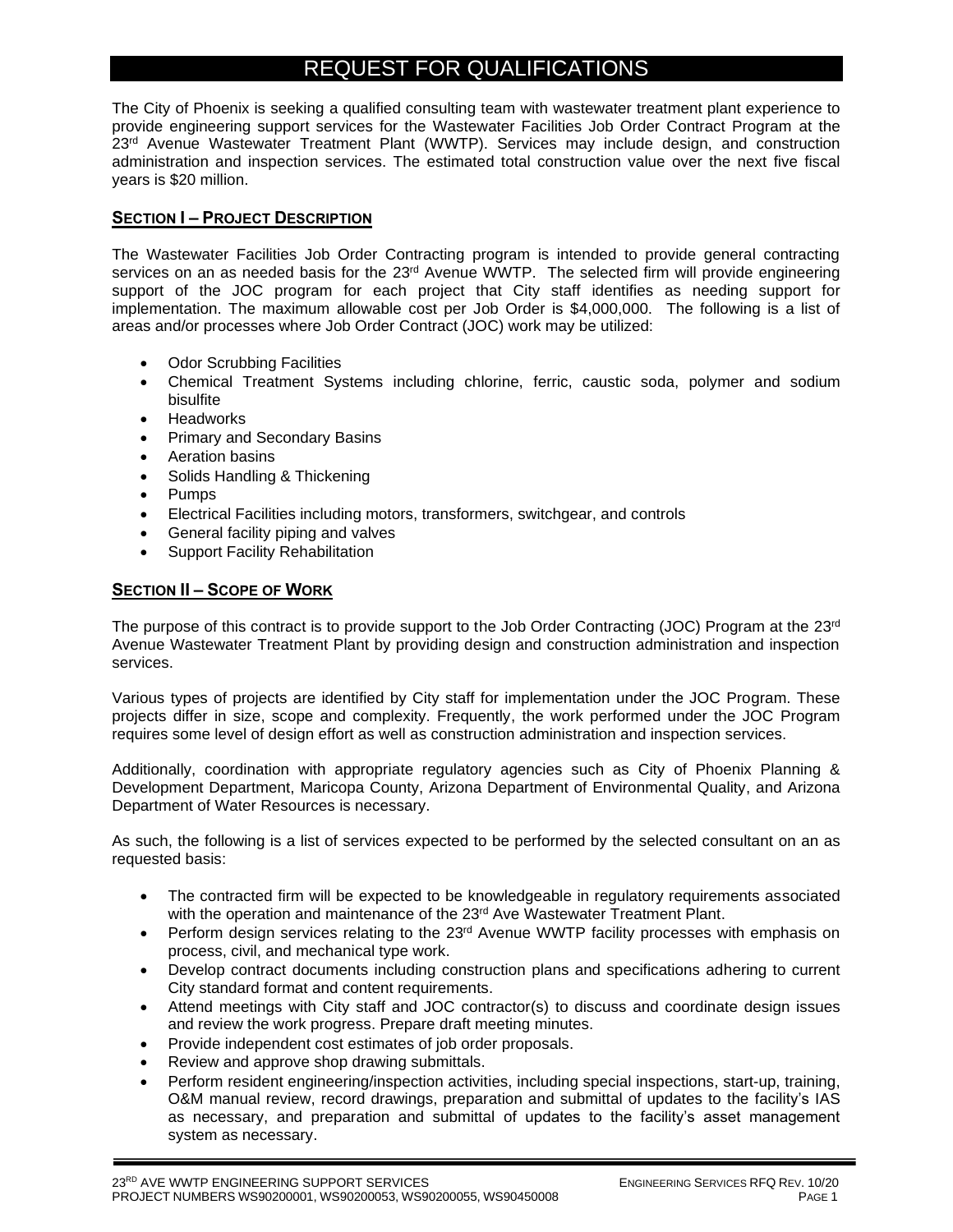- Represent the City's interest in construction related matters. This includes preparation of Maintenance of Plant Operation Plans (MOPOs) to coordinate plant equipment and process shutdowns with the contractor's work during construction.
- Coordinate with appropriate agencies as necessary.
- At any given time, the contracted firm may have any number of projects in various stages of implementation and will be required to coordinate with City staff and the City's JOC contractor(s) on the status of these projects.

The contracted firm will provide an individual to manage and lead their team and will commit this individual to the project for its duration. This individual will serve as the City's representative during construction and will work with and under the direction of the Water Services Department's project manager.

The duration of this consultant services contract will be for three years, with the option to extend an additional two years, up to a maximum contract duration of five years. Funding may be added with each extension depending on the fiscal needs for that period.

#### **SECTION III - PRE-SUBMITTAL MEETING**

A pre-submittal meeting will be held at 9:00 a.m., Phoenix time on Tuesday, February 23, 2021, via WebEx (video or call-in). At this meeting, City staff will discuss the scope of work, general project requirements, and respond to questions from the attendees. It is strongly recommended that interested firms attend the pre-submittal meeting. Inquiries regarding the project scope outside of this pre-submittal meeting must be directed to the Contracts Specialist. See attachment A for WebEx video or call-in instructions.

## **SECTION IV - STATEMENT OF QUALIFICATIONS EVALUATION CRITERIA**

A Firm will be selected through a qualifications-based selection process based on the criteria below. Subcriteria are listed in order of importance in relation to project services. City of Phoenix project experience is not required.

#### **A. Design Experience of the Prime Firm (maximum 150 points)**

Describe the experience and qualifications of the prime firm in providing design services for similar projects. Identify projects the submitting firm has completed. For each project listed, provide:

- 1. Description of the project including scope and project owner
- 2. Role of the firm and explain how this relates to the services being solicited
- 3. Project's original contract value, final contract value, and reason for variance
- 4. Project's start date and completion date

#### **B. Construction Administration and Inspection Experience of the Prime Firm (maximum 150 points)**

Describe the experience and qualifications of the prime firm in providing construction administration and inspection (CA&I) services for similar projects. Identify projects the submitting firm has completed. Include assigned CA&I personnel if different from personnel performing design services. For each project listed, provide:

- 1. Description of the project including scope and project owner
- 2. Role of the firm and explain how this relates to the services being solicited
- 3. Project's original contract value, final contract value, and reason for variance
- 4. Project's start date and completion date

#### **C. Design Experience of the Key Personnel and Subconsultants (maximum 125 points)**

Describe the experience and qualifications of the specific project team expected to be assigned to this project in providing design services for similar projects. For each key person identified, list their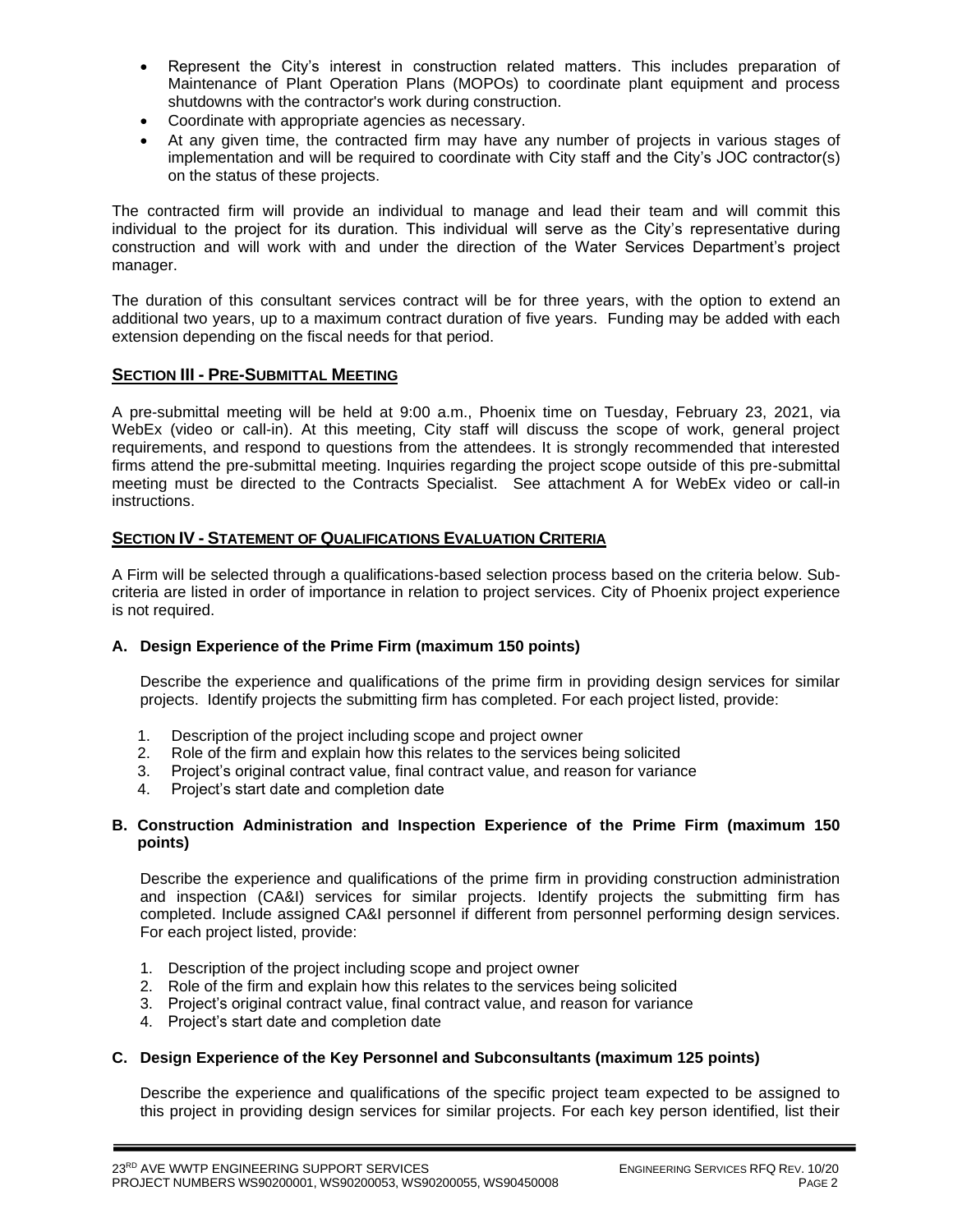length of time with the firm. List each key person's role in the projects provided. If a project selected for a key person is the same as one selected for the firm, provide just the project name and the role of the key person. For each project listed, provide:

- 1. Description of the project including scope and project owner
- 2. Role of the team or team member and explain how this relates to the services being solicited
- 3. Project's original contract value, final contract value, and reason for variance
- 4. Project's start date and completion date

#### **D. Construction Administration and Inspection Experience of Key Personnel and Subconsultants (maximum 125 points)**

Describe the experience and qualifications of the project team expected to be assigned to this project in providing construction administration and inspection services for similar projects. For each key person identified, list their length of time with the firm. List each key person's role in the projects provided. If a project selected for a key person is the same as one selected for the firm, provide just the project name and the role of the key person. Include assigned CA&I personnel if different from personnel performing design services. For each project listed, provide:

- 1. Description of the project including scope and project owner
- 2. Role of the firm and explain how this relates to the services being solicited
- 3. Project's original contract value, final contract value, and reason for variance
- 4. Project's start date and completion date

#### **E. Project Understanding and Approach (maximum 300 points)**

Describe your firm's understanding of the City's need for this project, including important considerations such as project issues and challenges. Describe the team's approach to the project, including important considerations such as scope, schedule, and budget.

#### **F. Staffing Information for Key Personnel (maximum 150 points)**

Provide the following:

- 1. Team's availability and commitment to the project, including sub-consultants
- 2. Team's plan to maintain continuity of the proposed services
- 3. Organization chart showing key personnel, current professional licenses or certifications, and assigned roles for both Design and Construction Administration and Inspection Services for the project.
- 4. Identify the location of the lead firm's principal office and the home office location of key staff on this project.

#### **G. Reference Check (maximum 75 points\*)**

Use the form provided (Exhibit A) to obtain at least three references. It is preferred no more than one be a City of Phoenix project. If your firm has not completed prior projects with other agencies, you will not be penalized. It is recommended there be references outside the City of Phoenix.

\*These points are in addition to the 1,000 points for the SOQ.

#### **SECTION V - SUBMITTAL REQUIREMENTS**

**New Electronic Submittal Process**: Firms interested in this project must submit a Statement of Qualifications (SOQ) electronically through the ProcurePHX online portal.

Submittal requirements are as follows:

 **Vendor Information: All firms must be registered in the City's Vendor Management System prior to submitting a proposal. For new firms, the City will send an email to your firm with a vendor number within two business days of submitting the request. The vendor number**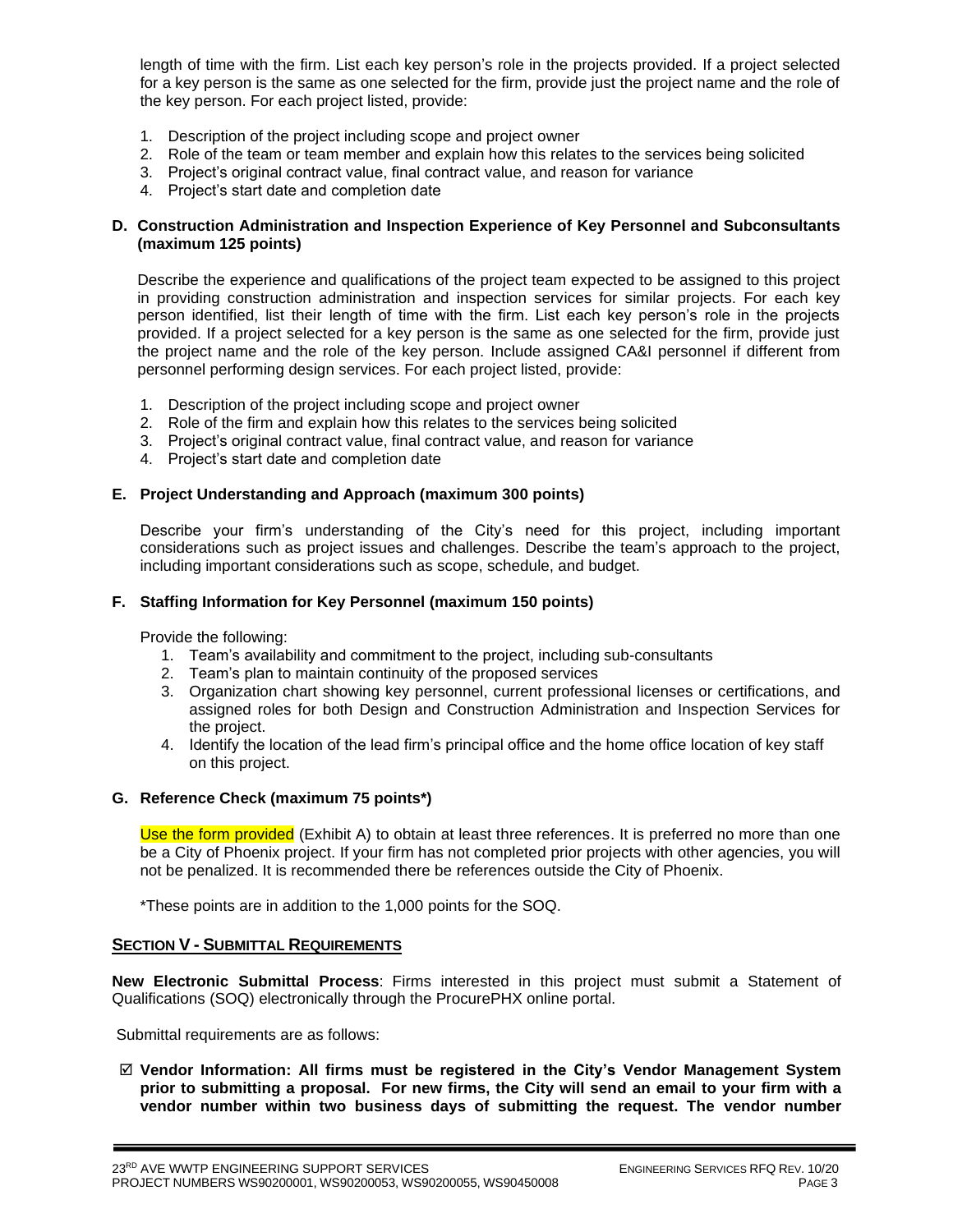**should be included on the cover of the SOQ. Information on how to register with the City is available at:** 

#### <https://www.phoenix.gov/financesite/Pages/EProc-help.aspx>

**If your firm is already registered with the City of Phoenix's ProcurePHX system, please visit**  <https://eprocurement.phoenix.gov/irj/portal> **to login and access the electronic solicitation.**

#### **The product category code for this RFQ is 925000000 and the RFx number is 6000001063.**

#### **Submittals:**

- Submittals must be uploaded to the ProcurePhx website by the submittal due date and time.
- Submit only one (1) SOQ electronically, in .PDF format only, addressing all evaluation criteria. No hard copies will be accepted.
- Clearly display the firm name, vendor number, project title, and project number on the cover of the SOQ.
- A maximum of **10 pages** is permitted to address all content in the SOQ submittal *(Maximum page limit includes evaluation criteria and all additional content. It does not include information sheet.)*
- Submit electronically the Statement of Qualifications by **12:00 noon, Phoenix time, on Friday, March 5, 2020.**
- Upload one complete version of the SOQ addressing all the criteria. Upload format is .PDF.
- Page size must meet requirements of 8½" x 11"
- Font size must not be less than 10 point
- Content count:
	- $\checkmark$  Each side of a page containing evaluation criteria and additional content will be counted toward the maximum page limit noted above.
	- ✓ Pages that have project photos, charts and/or graphs will be counted towards the maximum page limit noted above.
	- ✓ Front and back covers, information sheet, Table of Contents pages, and divider (tab) pages **will NOT** be counted toward the maximum page limit noted above, unless they include evaluation criteria and additional content that could be considered by the selection panel.
- **Information Sheet:** Provide an information sheet that includes project title, project number, RFx number, firm name, address, phone number, vendor number, and the name, title, email address and signature of your contact person for the project. Do not include any additional information.
- **Evaluation Criteria:** Address the SOQ evaluation criteria.
- **Additional Content:** Resumes and other information may be included (*content shall be included within the permitted maximum page limit*).

#### **Note: All pages exceeding the specified maximum page limit will be removed from the submittal and not considered in evaluating a submitted SOQ.**

#### **SECTION VI – GROUNDS FOR DISQUALIFICATION**

The following **will be grounds for disqualification,** and will be strictly enforced:

- Failure to submit electronically through the ProcurePHX online portal by the due date and time.
- Violating the "Contact with City Employees" policy contained in this RFQ

#### **SECTION VII - SELECTION PROCESS AND SCHEDULE**

Interested firms will submit a SOQ. The firm will be selected through a qualifications-based selection process. A selection panel will evaluate each SOQ per the criteria set forth in Section IV above.

The City will select a firm based on the SOQs received; no formal interviews will be conducted. The City may conduct a due diligence review on the firm receiving the highest evaluation.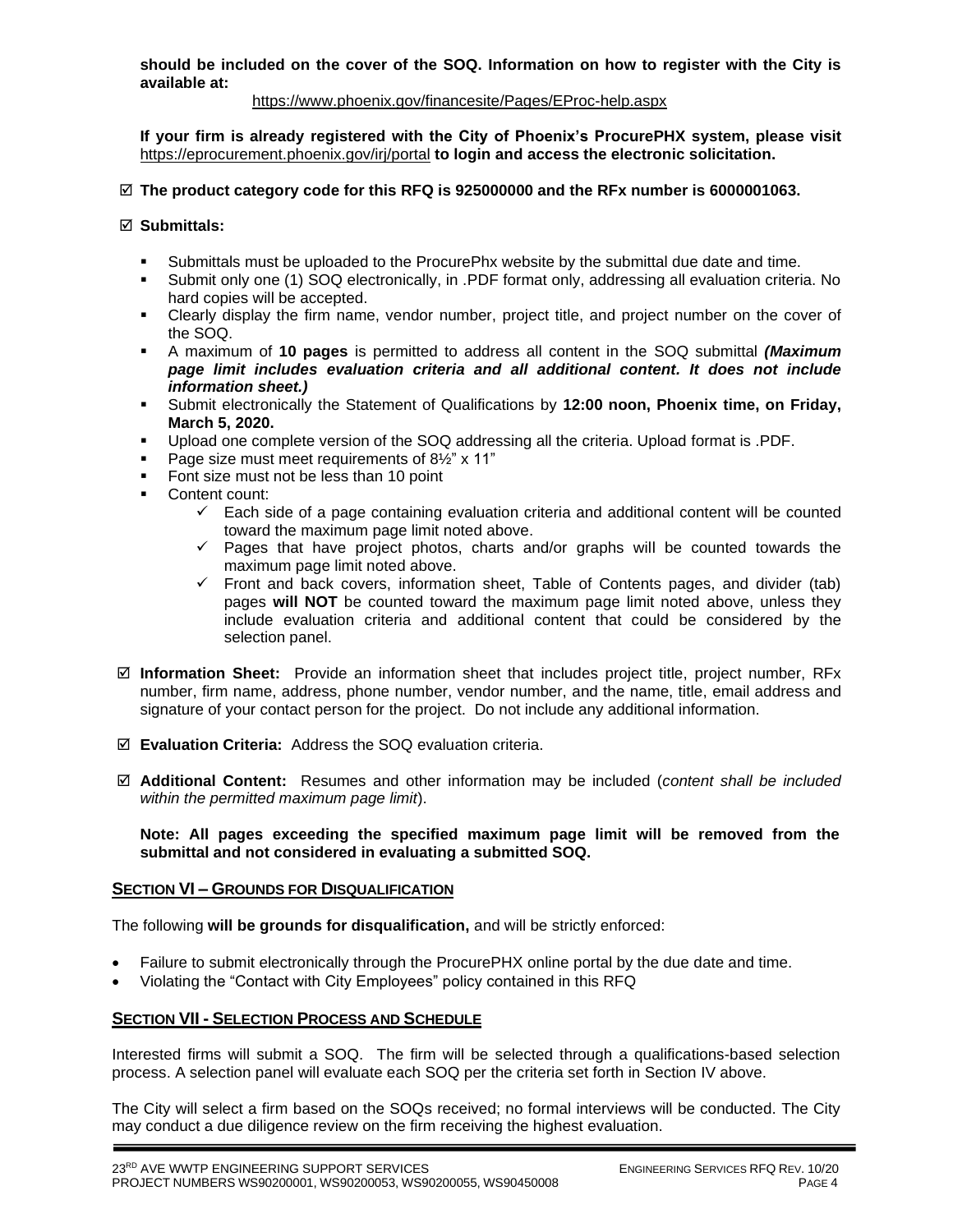The City expects to create a final list of at least three, but not more than five firms for this project. The City will enter into negotiations with the selected firm and execute a contract upon completion of negotiation of fees, contract terms, and City Council approval.

The following tentative schedule has been prepared for this project. Firms interested in this project must be available on the dates as specified below.

| Pre-submittal meeting | February 23 |
|-----------------------|-------------|
| SOQ <sub>s</sub> due  | March 5     |
| Scope Meeting         | June 30     |

If the City is unsuccessful in negotiating a contract with the best-qualified firm, the City may then negotiate with the next most qualified firm until a contract is executed, or the City may decide to terminate the selection process. Once a contract is executed with the successful firm, the procurement is complete.

#### http://solicitations.phoenix.gov/awards

All submitting firms will be notified of selection outcome for this project. The status of a selection on this project will be posted on the City of Phoenix's "Tabulations, Awards, and Recommendations" website:

#### <http://solicitations.phoenix.gov/awards>

#### **SECTION VIII – GENERAL INFORMATION**

**Citywide Capital Improvement Projects.** Consulting and contractor services supporting the City's Capital Improvement Projects are procured under the authority of the City Engineer, currently located within the Street Transportation Department. Design and Construction Procurement coordinates the citywide consulting and construction contracting procurement processes.

**Changes to Request for Qualifications.** *Any changes to this Request for Qualifications (RFQ) will be in the form of a Notification.* The City of Phoenix shall not be held responsible for any oral instructions. Notifications are available on both the Current Opportunities and ProcurePHX webpage.

*It shall be the responsibility of the registered RFQ holder to determine, prior to the submittal of the Statement of Qualifications, if a Notification has been issued***.** Registered RFQ holders may refer to the web page or call the Contracts Specialist (listed below) to ascertain if a Notification has been issued for this project.

**Alternate Format.** For more information or a copy of this publication in an alternate format, contact the Contracts Specialist (listed below) - Voice or TTY 711. Requests will only be honored if made within the first week of the advertising period.

**Release of Project Information.** The City shall provide the release of all public information concerning the project, including selection announcements and contract awards. Those desiring to release information to the public must receive prior written approval from the City.

**City Rights.** The City of Phoenix reserves the right to reject any or all Statements of Qualifications, to waive any informality or irregularity in any Statement of Qualifications received, and to be the sole judge of the merits of the respective Statements of Qualifications received.

**Contact with City Employees.** This policy is intended to create a level playing field for all Proposers, assure that contracts are awarded in public, and protect the integrity of the selection process. **OFFERORS THAT VIOLATE THIS POLICY WILL BE DISQUALIFIED.**

Beginning on the date the RFQ is issued and until the date the contract is awarded or the RFQ withdrawn, all persons or entities that respond to the RFQ, including their authorized employees, agents, representatives, proposed partner(s), subcontractor(s), joint venture(s), member(s), or any of their lobbyists or attorneys (collectively the Proposer), will refrain from any direct or indirect contact with any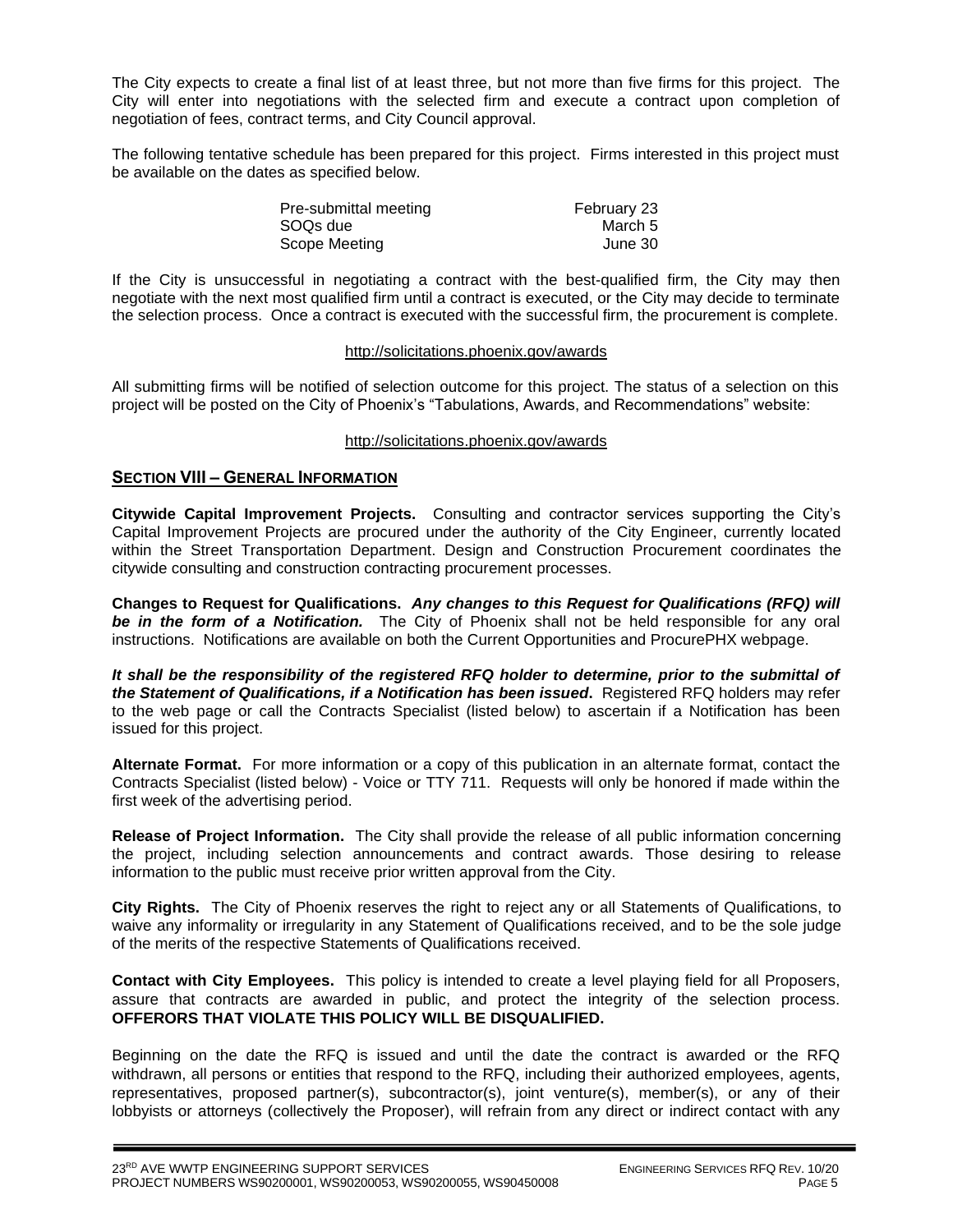person (other than the designated Contract Specialist) who may play a part in the selection process, including members of the evaluation panel, the City Manager, Assistant City Manager, Deputy City Managers, Department heads, the Mayor and other members of the Phoenix City Council. As long as the RFQ solicitation is not discussed, Proposers may continue to conduct business with the City and discuss business that is unrelated to this RFQ solicitation with City staff.

Commencing on the date and time a solicitation is published, potential or actual proposers (including their representatives) will only discuss matters associated with the solicitation with the Mayor, any members of City Council, the City Manager, any Deputy City Manager, or any department director directly associated with the solicitation (including in each case their assigned staff, except for the designated procurement officer) at a public meeting, posted under the Arizona Revised Statutes, until the resulting contract(s) are awarded or all offers or responses are rejected and the solicitation is cancelled without any announcement by the procurement officer of the City's intent to reissue the same or a similar solicitation.

Proposers may discuss their proposal or the RFQ solicitation with the Mayor or one or more members of the Phoenix City Council, provided such meetings are scheduled through the Contract Specialist (listed below), conducted in person at 200 W. Washington, Phoenix, Arizona 85003, and are posted as open meetings with the City Clerk at least twenty-four (24) hours prior to the scheduled meetings. The City Clerk will be responsible for posting the meetings. The posted notice shall identify the participants and the subject matter, as well as invite the public to participate.

**Conflict of Interest.** The City reserves the right to disqualify any Proposer on the basis of any real or apparent conflict of interest that is disclosed by the proposal submitted or any other data available to the City. This disqualification is at the sole discretion of the City. Any Proposer submitting a proposal herein waves any right to object now or at any future time, before any body or agency, including but not limited to, the City Council of the City of Phoenix or any court.

**Protest Procedures.** Firms responding to disqualification or a procurement outcome are referred to the Code of the City of Phoenix Chapter 2, Article XII, Section 2-187 to 2-190.4, which governs protest procedures utilized throughout the selection process. The procedures may be reviewed through the City of Phoenix website at:

#### <http://www.codepublishing.com/az/phoenix/>

A copy of the Protest Policy is also available online at:

#### <https://www.phoenix.gov/streets/procurement-opportunities>

**Questions -** Questions pertaining to this selection process or contract issues should be directed to the Contracts Specialist, Micheal Ricketson at (602) 256-5692 or email micheal.ricketson@phoenix.gov.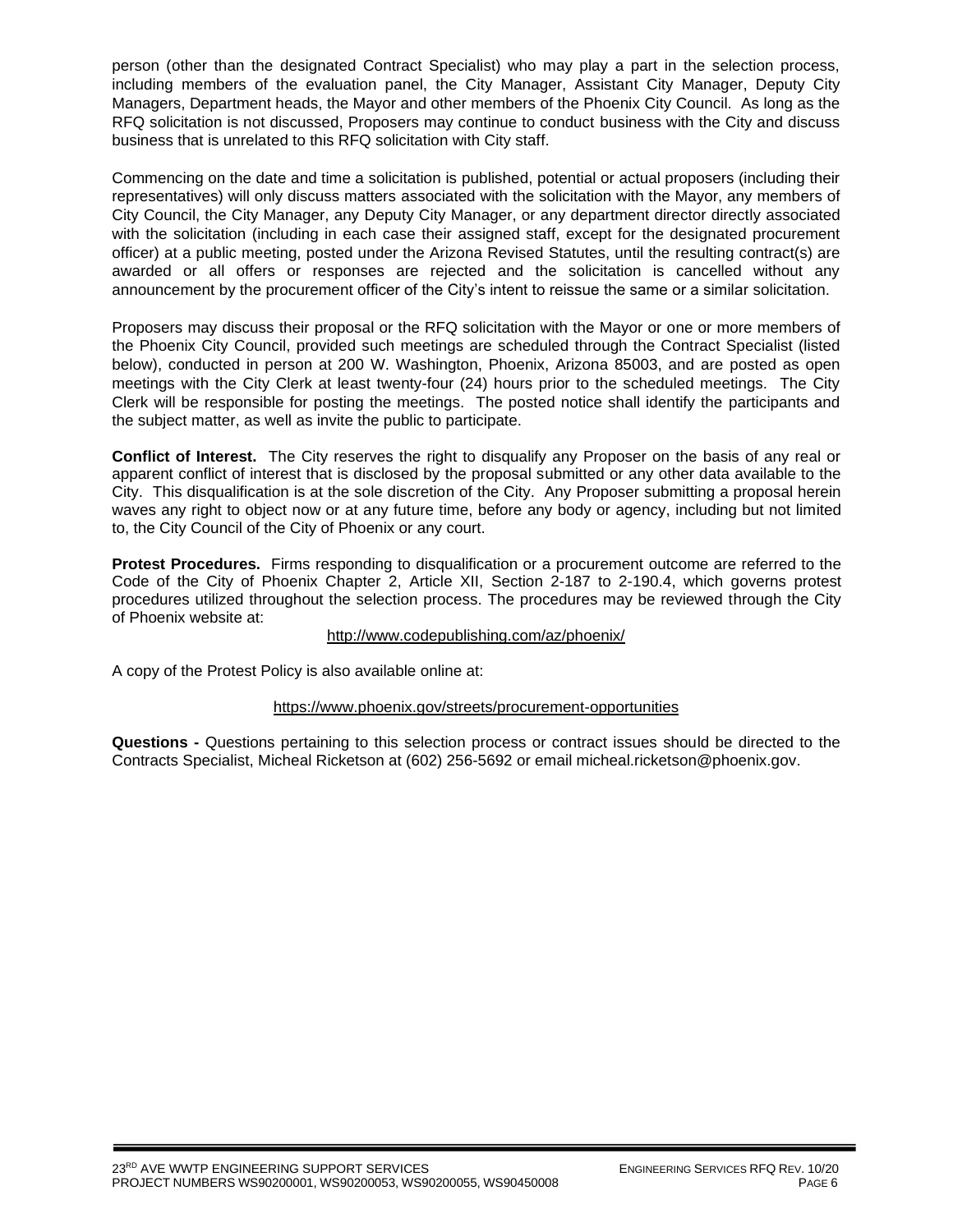## **EXHIBIT A**

## **CONSULTANT REFERENCE CHECK INSTRUCTIONS, FORM, AND SAMPLE LETTER**

**The attached Consultant Performance Evaluation Form is to be provided to the agencies or entities for which your firm has recently provided services relevant to those requested for this project. Provide the evaluation form to the Owner, or the Owner's representative directly responsible for oversight of the project to complete and submit to the email box listed below.**

**The first three references submitted will be accepted and the scores utilized as part of the evaluation process. Each reference check is worth up to 25 points for a total of up to 75 points available.**

**The form is to be completed by the agency or entity and uploaded to the (email box) at:**

#### **[soq.referencechecks@phoenix.gov](mailto:soq.referencechecks@phoenix.gov)**

**The procurement identifier is:**

#### **6000001063**

## **Attention: Micheal Ricketson**

**Also attached is a sample performance evaluation cover letter that may be used when sending the reference check request.**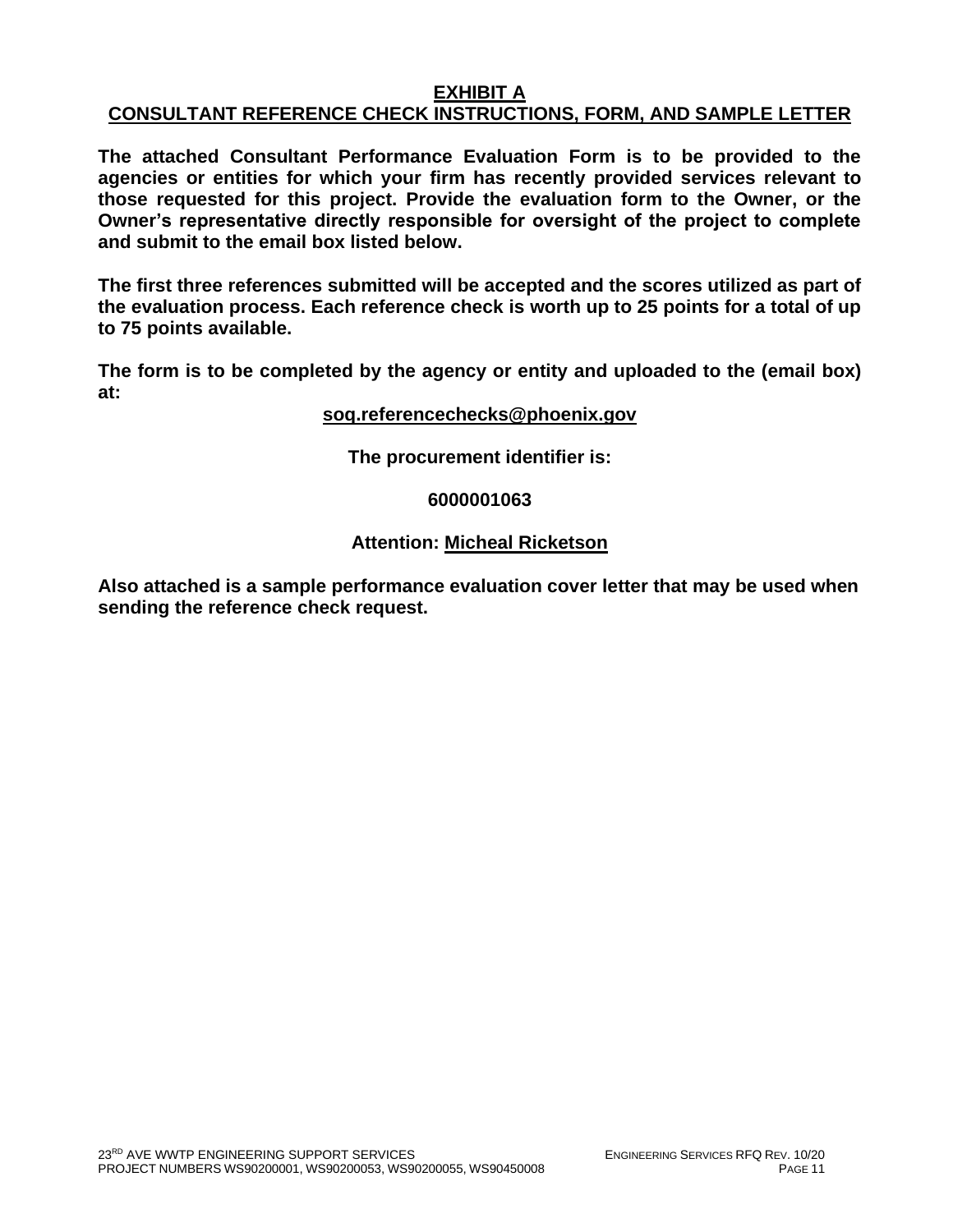## **Sample Consultant Performance Evaluation Cover Letter**

Sample Cover Letter Contact Name Address of Reference

(Your Name) is responding to a Request for Qualifications (RFQ) from the City of Phoenix Office of the City Engineer's Design and Construction Procurement section.

The City is requesting reference information related to our past performance. As a part of the response submittal process, the City is requesting performance evaluations from agencies that our firm has performed services for either in the past or is currently receiving services.

I would appreciate your cooperation in completing the attached Consultant Performance Evaluation form and return by email the completed form by 12:00 pm Phoenix time on **March 5, 2021** to:

## [soq.referencechecks@phoenix.gov](mailto:soq.referencechecks@phoenix.gov)

## **Reference in Subject Line: RFx #6000001063**

For questions, contact Micheal Ricketson, Contracts Specialist at 602-256-5692.

Failure to submit the Consultant Performance Evaluation form by the above date will have a negative impact on the proposal we submit for this service. Your cooperation in submitting this form by this date is appreciated.

If you have any questions regarding this request, please contact (your name) at (your telephone number).

Sincerely,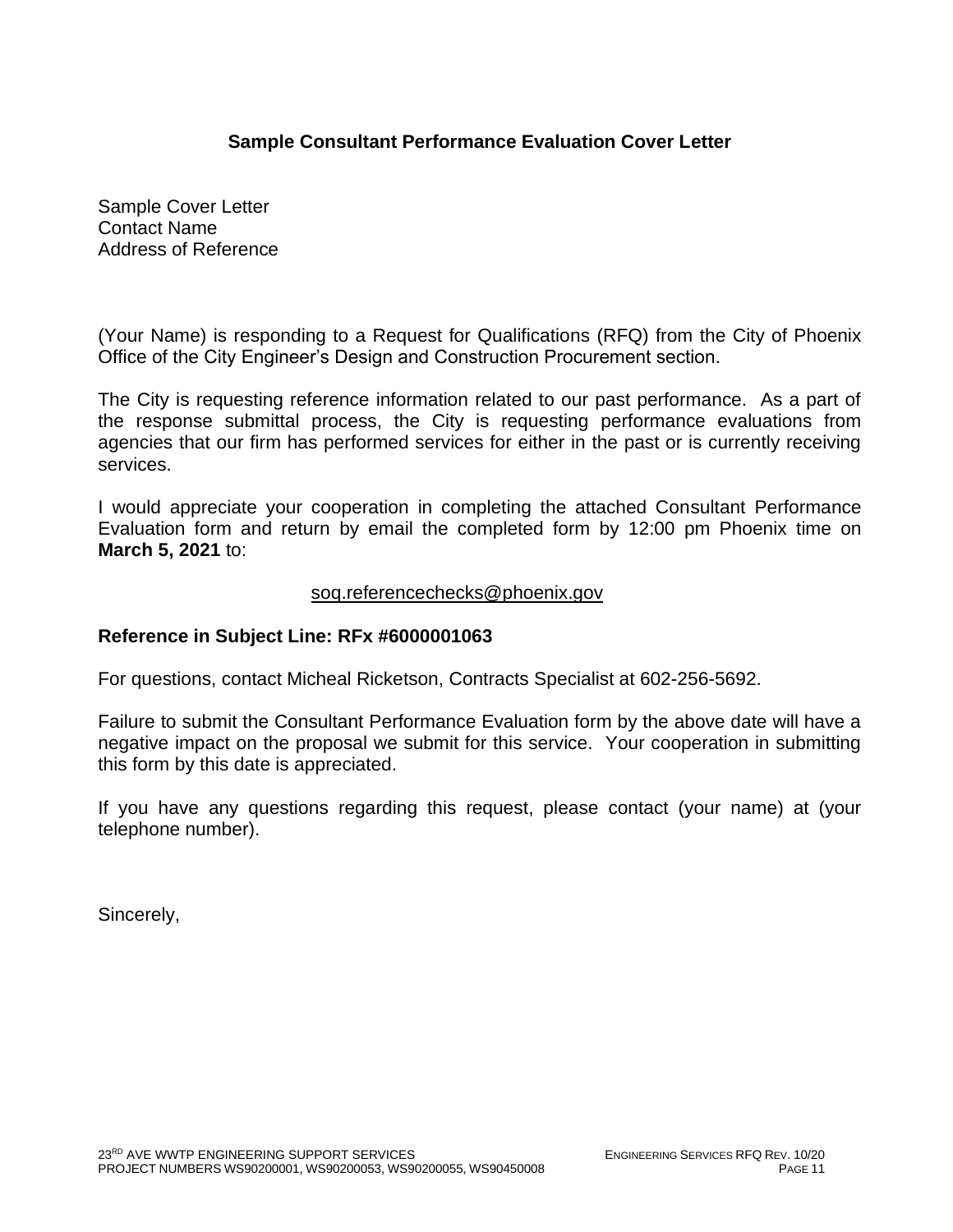## INSTRUCTIONS FOR COMPLETING CONSULTANT PERFORMANCE EVALUATION

Evaluate the consultant's contract performance in each of the rating areas listed below. On the Consultant Performance Evaluation form, circle the rating from 1 to 4 that most closely matches your evaluation of the consultant's performance. Comments are not required but appreciated. **Every rating area must be scored.** 

The Design and Construction Procurement section will use the information from this form to evaluate firms competing for contract award. **This completed form will become public record and upon request, will be released to the consultant or any other entity.**

Please submit the completed form to the address indicated on the bottom of the Consultant Performance Evaluation form. Thank you for your time and your cooperation.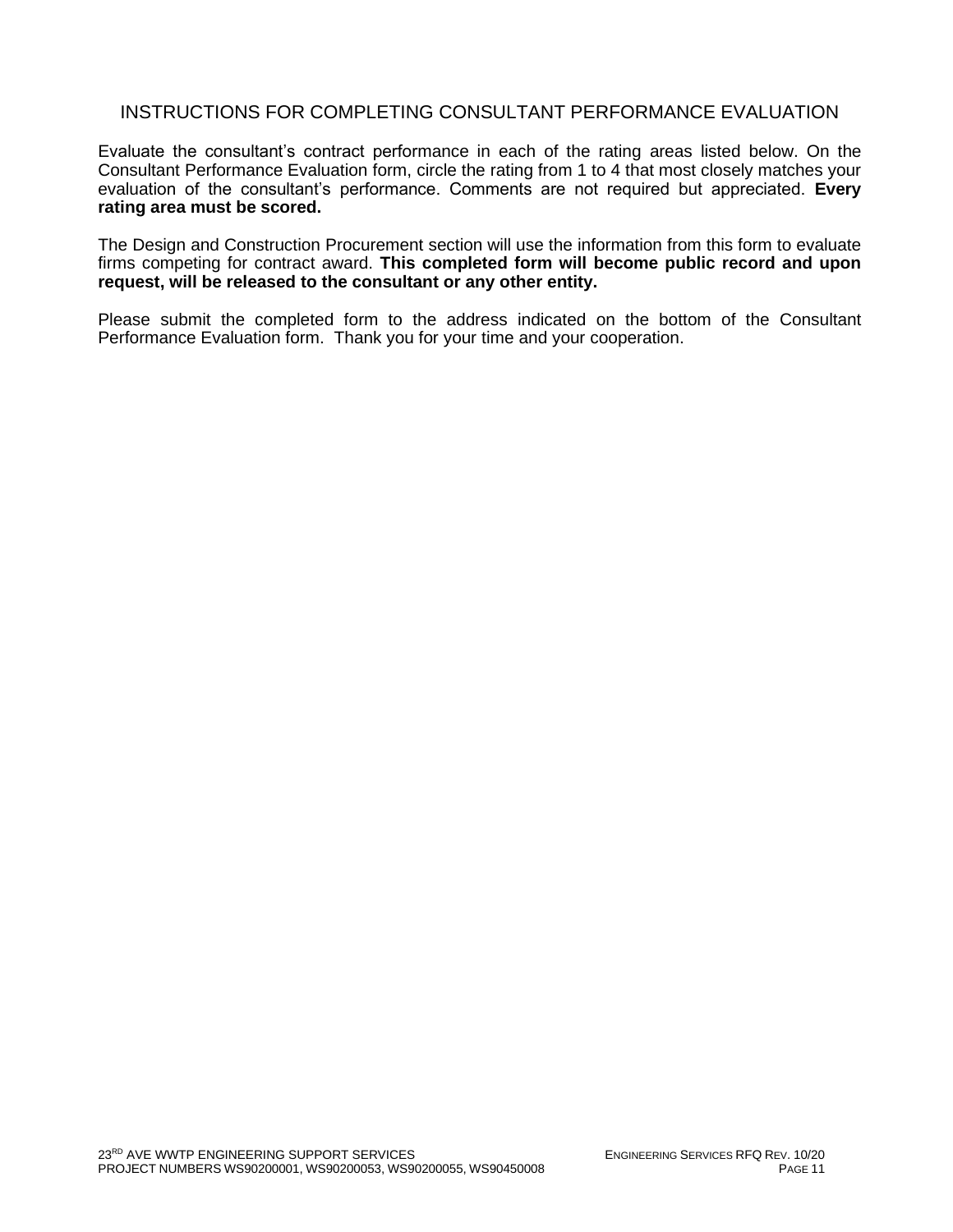# JOB ORDER CONTRACT SUPPORT PROJECT NOS. WS90200001, WS90200053, WS90200055, WS90450008

## **RFx: 6000001063**

## **CONSULTANT PERFORMANCE EVALUATION FOR \_\_\_\_\_\_\_\_\_\_\_\_\_\_\_\_\_\_**

(firm name)

**In the box below, provide the project title, contracted services provided by the firm, and start and completion date of services. This form is to be completed by the Owner, or the Owner's representative directly responsible for oversight of the project. The project services evaluated must be relevant to the services of this project. Every rating area must be scored.** 

**RATINGS: Summarize the Consultant's performance and circle the number below that corresponds to the performance rating for each category. Please see the rating scale.**

 $1 =$  Unsatisfactory;  $2 =$  Poor;  $3 =$  Good;  $4 =$  Excellent

| HOW WOULD YOU RANK THE<br><b>BUSINESS RELATIONSHIP</b><br>BETWEEN THE OWNER AND<br>THE FIRM?                   | 4<br>3<br>$\overline{2}$<br>1              | Comments: |
|----------------------------------------------------------------------------------------------------------------|--------------------------------------------|-----------|
| WAS THE TEAM PRESENTED IN<br>THE PROPOSAL THE TEAM<br>THAT WORKED ON THE<br><b>PROJECT TO COMPLETION?</b>      | $\overline{4}$<br>3<br>$\overline{2}$<br>1 | Comments: |
| <b>WAS STAFF PROACTIVE IN</b><br><b>SOLVING PROBLEMS THAT</b><br>MAY HAVE OCCURRED ON THE<br>PROJECT?          | $\overline{4}$<br>3<br>$\overline{2}$<br>1 | Comments: |
| <b>WAS THE CONTRACTED</b><br><b>SCOPE OF SERVICES</b><br><b>COMPLETED ON TIME AND</b><br><b>WITHIN BUDGET?</b> | $\overline{4}$<br>3<br>$\overline{2}$<br>1 | Comments: |
| HOW WOULD YOU RATE THE<br><b>QUALITY OF WORK</b><br>PERFORMED BY THIS FIRM ON<br><b>YOUR PROJECT?</b>          | $\overline{4}$<br>3<br>$\overline{2}$<br>1 | Comments: |
| DID THE FIRM RECOMMEND<br><b>EFFICIENCIES OR PROVIDE</b><br><b>INNOVATIVE IDEAS OR</b><br>SUGGESTIONS?         | $\overline{4}$<br>3<br>$\overline{2}$<br>1 | Comments: |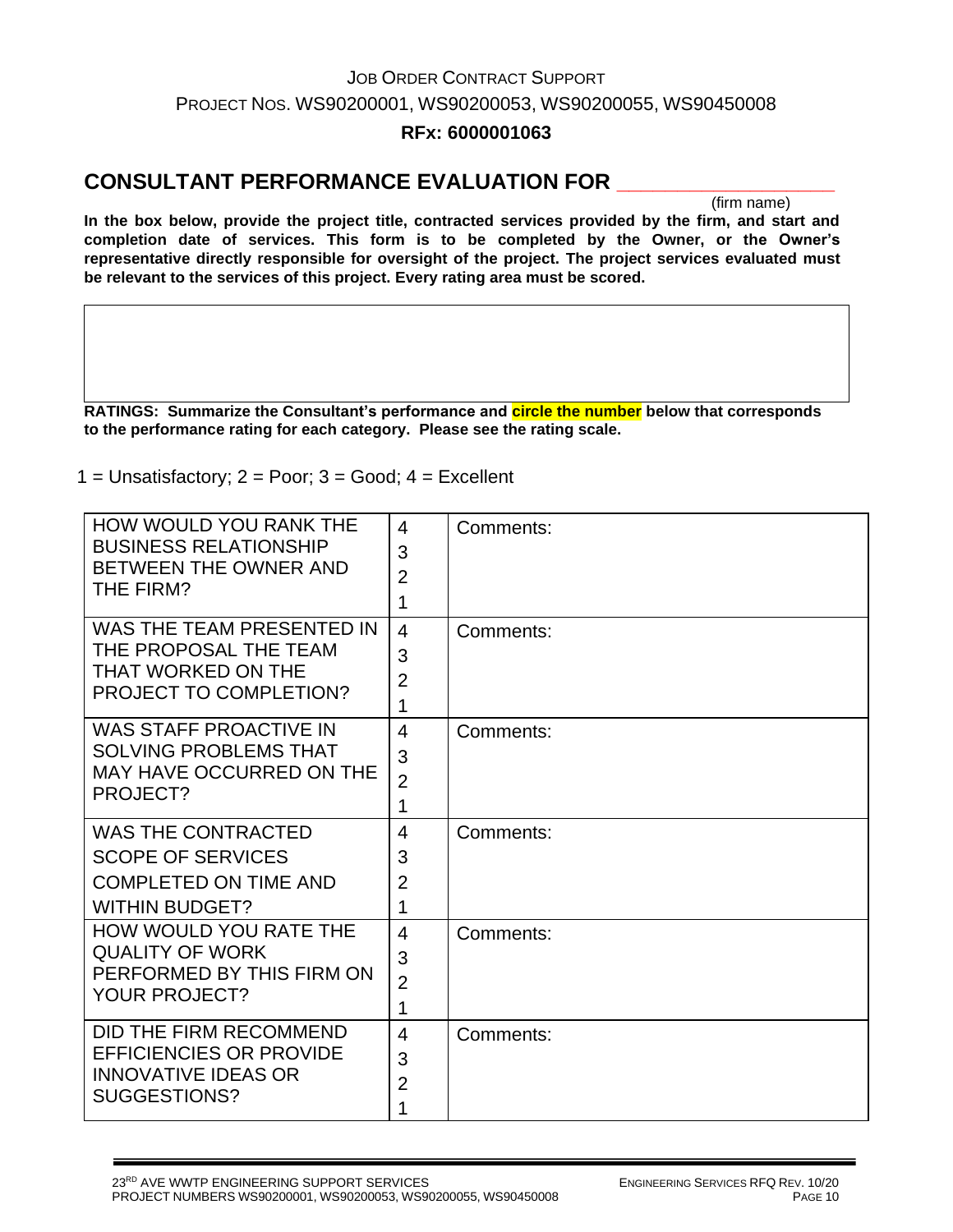| WOULD YOU BE WILLING TO<br><b>CONTRACT WITH THIS FIRM</b><br>$AGAIN?$ (YES = 1 point) | YES.      | Comments:           |
|---------------------------------------------------------------------------------------|-----------|---------------------|
|                                                                                       | <b>NO</b> |                     |
| <b>TOTAL SCORE</b>                                                                    |           | (MAXIMUM 25 POINTS) |

Reference Evaluation Provided By:

Name and Title:  $\blacksquare$ 

Agency/Organization: \_\_\_\_\_\_\_\_\_\_\_\_\_\_\_\_\_\_\_\_\_\_\_\_\_\_\_\_\_\_\_\_\_\_\_\_\_\_\_\_\_\_\_\_\_\_\_\_\_\_\_\_\_

Date: \_\_\_\_\_\_\_\_\_\_\_\_\_\_\_\_\_\_\_\_\_\_\_\_\_\_\_\_

Telephone Number: \_\_\_\_\_\_\_\_\_\_\_\_\_\_\_\_\_\_\_\_\_\_\_\_

## *Email completed form by March 5, 2021 by 12:00 pm Phoenix time to:*

[soq.referencechecks@phoenix.gov](mailto:soq.referencechecks@phoenix.gov)

#### **\*EMAIL SUBJECT LINE SHOULD REFERENCE RFx NUMBER 6000001063.**

**The document should reference the project number and firm for which the reference check is being submitted. If no project number is available, reference the service and firm for which the reference check is being submitted.**